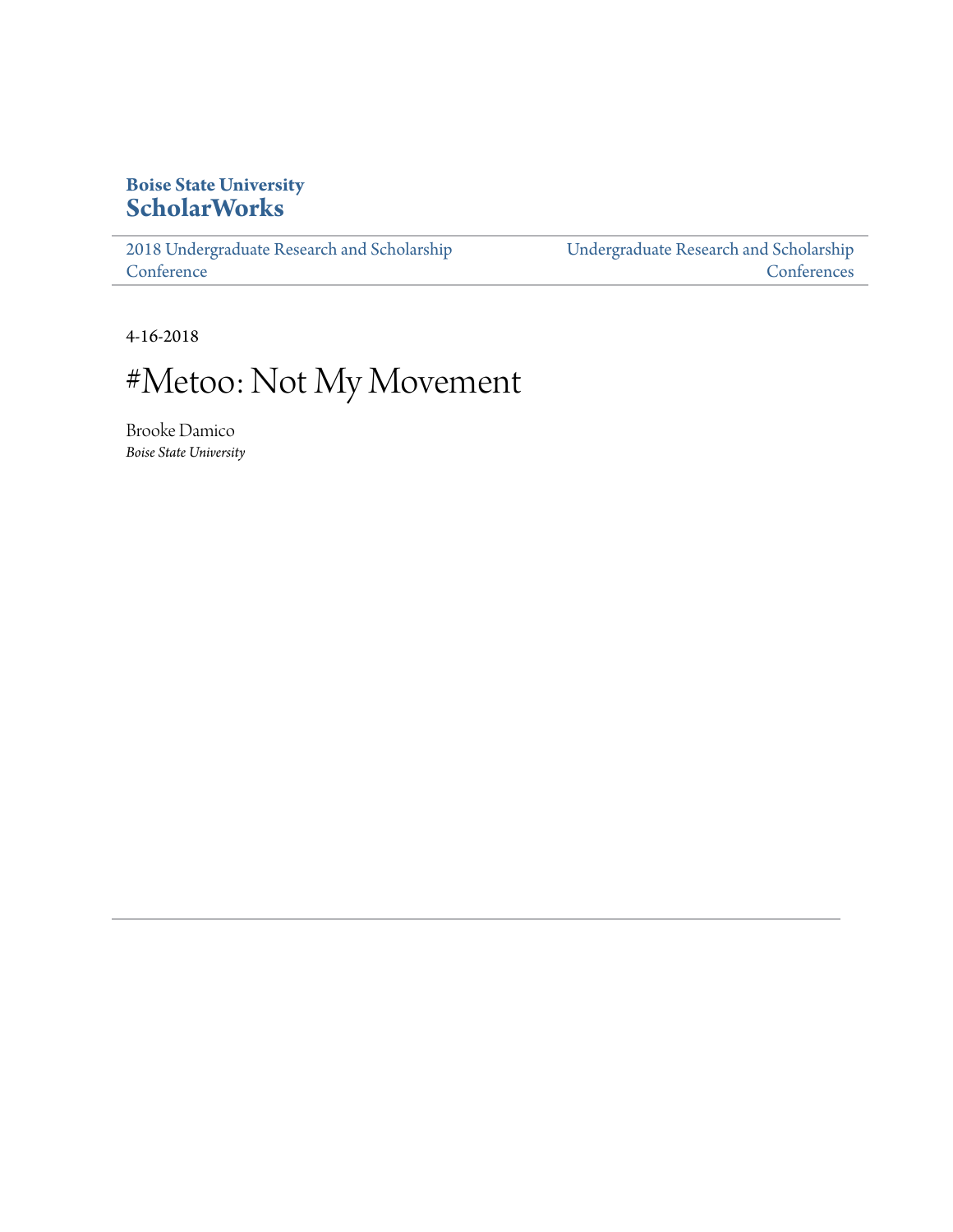#Metoo: Not my movement Brooke Damico Rhetorical Theories - 001 Amy Arellano December 6th, 2017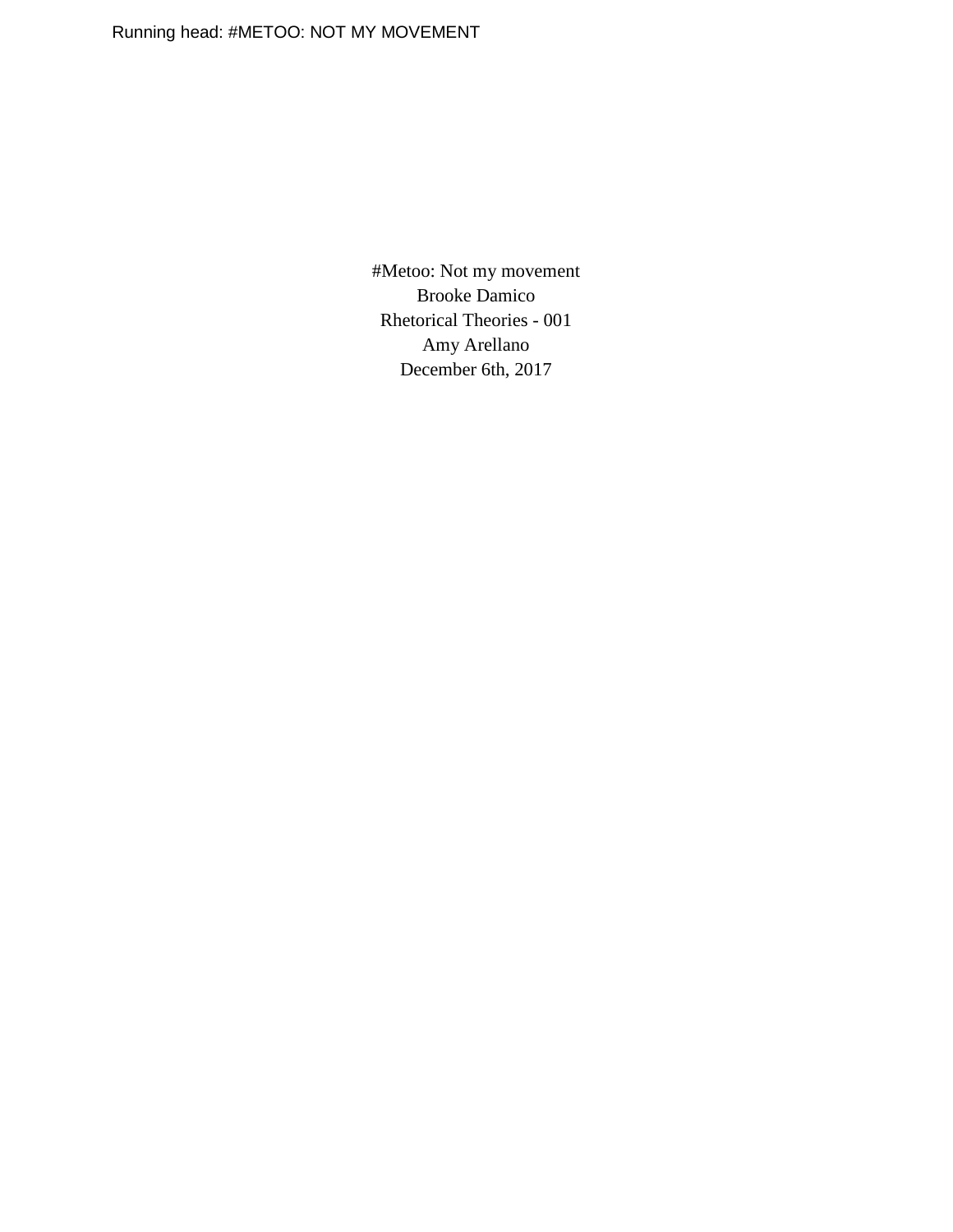## **Part I**

### **#Metoo through Gendered Rhetoric:**

Gendered rhetoric is classified through the three waves of feminism whilst utilizing four primary frameworks: inclusion, reconceptualization, gender diversity, and oppression/liberation (Borchers, 2006). Through these four primary frameworks, I was able to dissect and analyze the #metoo social media campaign. With further analysis into this theory, each framework was used to identify the vulnerabilities within the campaign. Below are the major concepts, utilizations, and structures for each primary framework.

# **Inclusion:**

The primary role of inclusion seeks to identify and uncover the "excluded" from the rhetorical artifact (Borchers, 2006). Through inclusion we are able to uncover the "forgotten" or "misunderstood" through which the campaign exists. Because the #metoo campaign was widespread and trending, I chose to analyze who and why these individuals were silenced or forgotten, and the effect on the movement as a whole.

## **Reconceptualization:**

It is argued that women use rhetoric differently, and in turn, create a different rhetorical purpose through their conceptualization of rhetoric (Borchers, 2006). The thought stands that a "feminist perspective will empower women" (Borchers, 2006, p. 204), but yet the #metoo campaign challenges that idea of women empowerment. Although a movement created to empower, became a movement establishing vulnerability. Through the concept of reconceptualization, rhetors reevaluate and analyze what is or isn't seen beyond the surface of the artifact.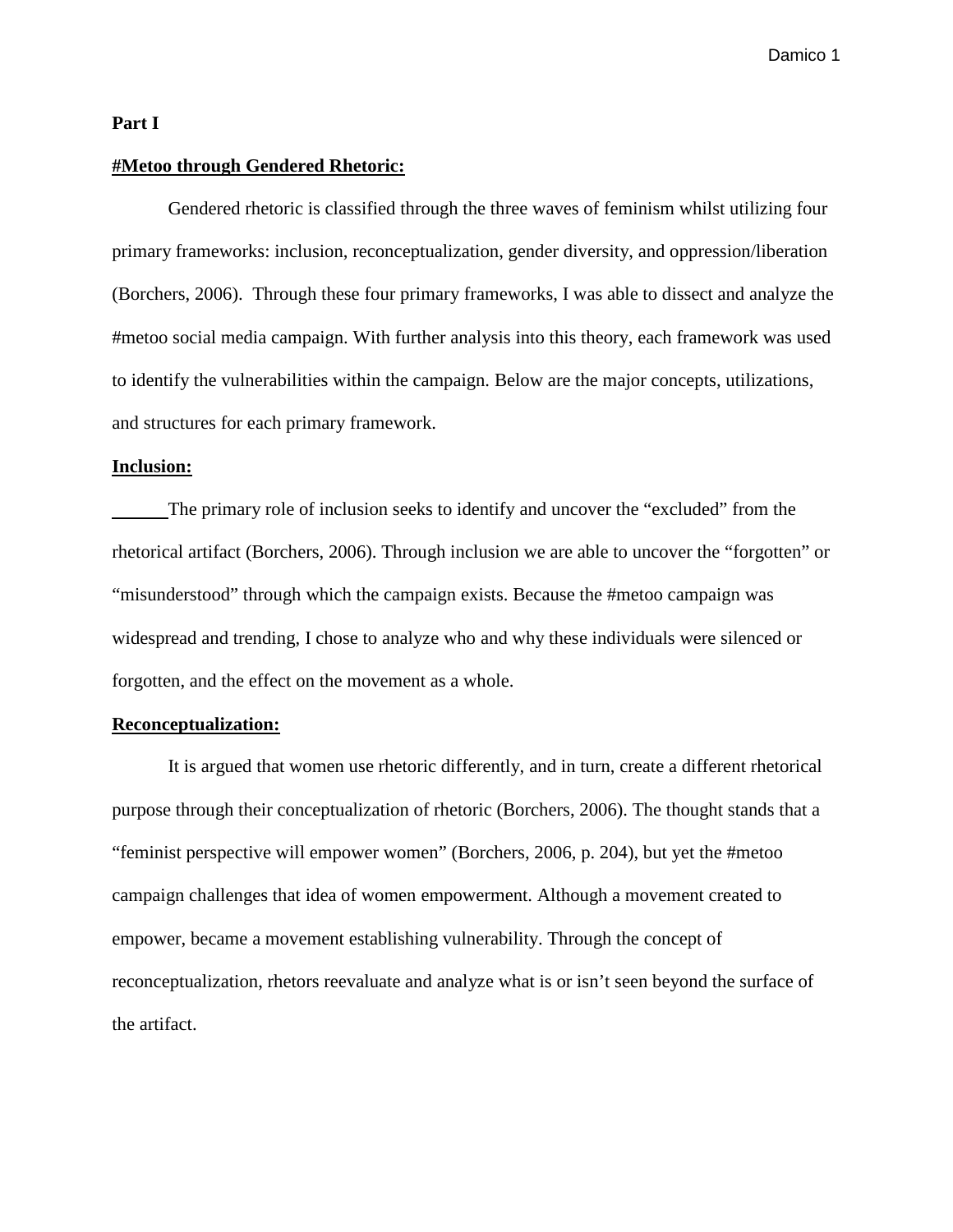## **Gender Diversity:**

This primary framework has to do with the "distinction between men and women", specifically when looking at rhetoric (Borchers, 2006, p. 204). This framework attempts to reconstruct the concept between gendered rhetoric, and even redefine the "distinction" between men and women. This framework within gendered rhetoric attempts to reconstruct an understanding of gender diversity through the means of gender, sex, and sexuality.

# **Oppression and Liberation:**

Throughout rhetorical criticism, we see rhetoric that oppresses women as well as rhetoric that liberates women. How rhetoric "frees womens voices" (Borchers, 2006, p. 204), and creates a hypothetical 'breakable barrier' between oppression and liberation. Unfortunately, this campaign was aimed towards liberating women through a social platform, but instead, created a label of vulnerability and oppression. This hashtag created an outlet for women, and only women. Women of privilege, and women who had the voice and the space to speak out as a survivor..

#### **Through Gendered Rhetoric comes Invitational Rhetoric:**

Invitational rhetoric is defined: "Understanding as a means to create a relationship rooted in equality, immanent value, and self determination" (Foss & Griffin. 1995 p.5). Invitational rhetoric has two primary roles: "offering perspectives and creating external conditions to offer equality and respect" (Foss & Griffin, 1995, p.7) While analyzing the #metoo campaign, although meant to be invitational and equal in creation, was in actuality limiting and vulnerable in nature. Intersectionality, equality, and establishment was lost and the social platform that was created wasn't necessarily invitational anymore.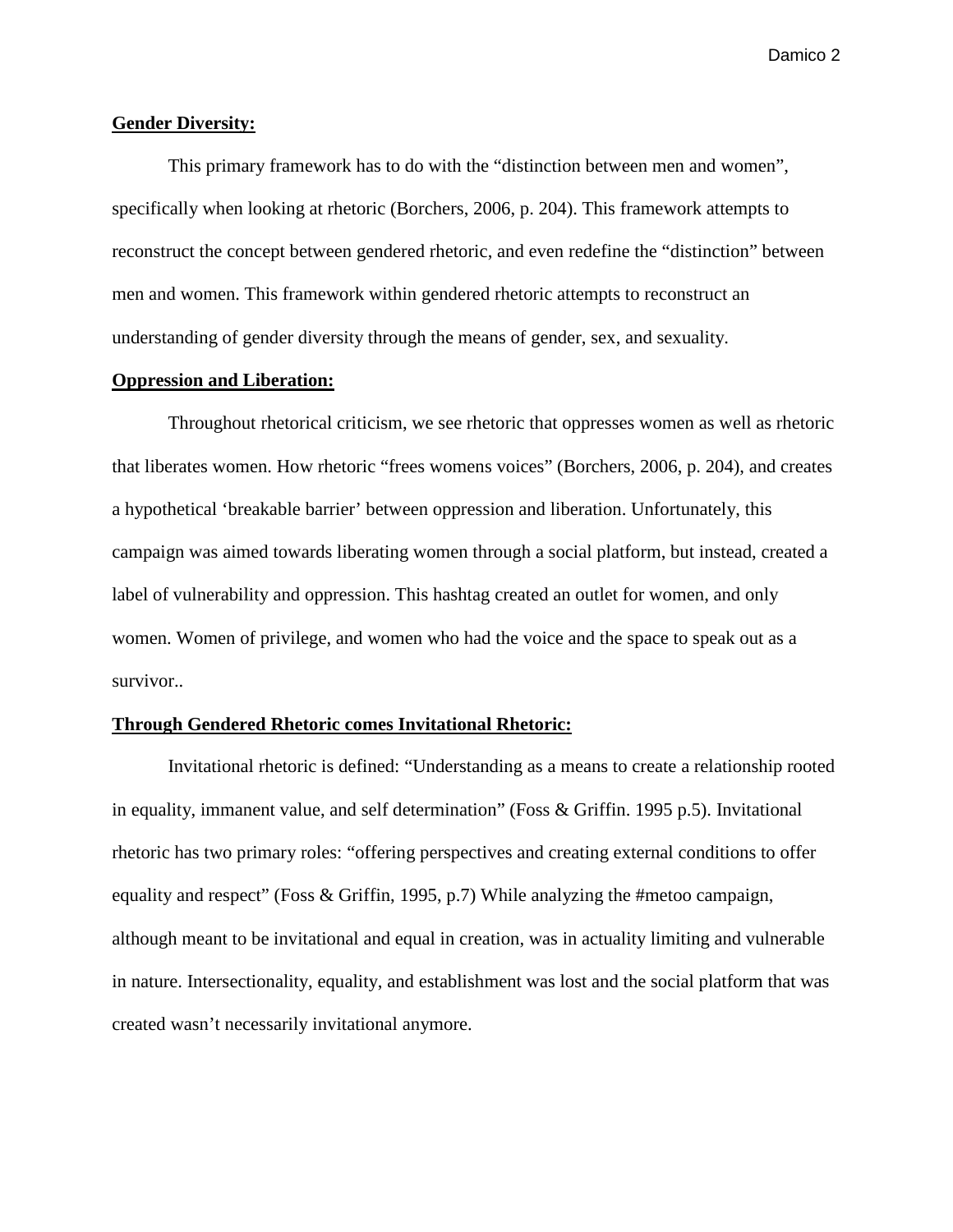# **Gaining a new perspective:**

Through gendered rhetoric, the four primary frameworks, as well as invitational rhetoric, we are able to see the world in a lense created to uncover something beyond the surface. Through this theory, rhetors seek to understand the bounds of gender in society and their effect on rhetoric. The way gender as well as sex can bind us to rhetoric, even if it isn't meant to. Each individual has a specific way of experiencing reality and creating their own identities. Through invitational and gendered rhetoric, we can uncover new perspectives within ourselves as well as within society.

# **Part II**

#### **#Metoo Campaign:**

The #metoo campaign was originally established by an african american woman in 2006, in response to a 13 year old girl facing her experience of sexual violence. Tarana Burke took this life altering experience and created a nonprofit called "Just be Inc." This nonprofit was created to help victims of sexual violence and assault through resources, advocacy, and awareness. She gave this movement a name: me too. Almost ten years later, the hashtag #metoo came to light through Hollywood after countless allegations against Harvey Weinstein came pouring in.

Alyssa Milano created the tweet advocating for women to retweet 'metoo' if they had been a victim of sexual assault. Unfortunately, Hollywood stars began to take credit for something that was created and established years ago. This movement was created to be a social platform for women to help uncover the prevalence of this issue, but instead had the capacity of creating a harmful, and vulnerable label for survivors.

The #metoo campaign exploded on social media through hollywood, celebrity influence, as well as social media apps and platforms. The original author was not credited, and the reason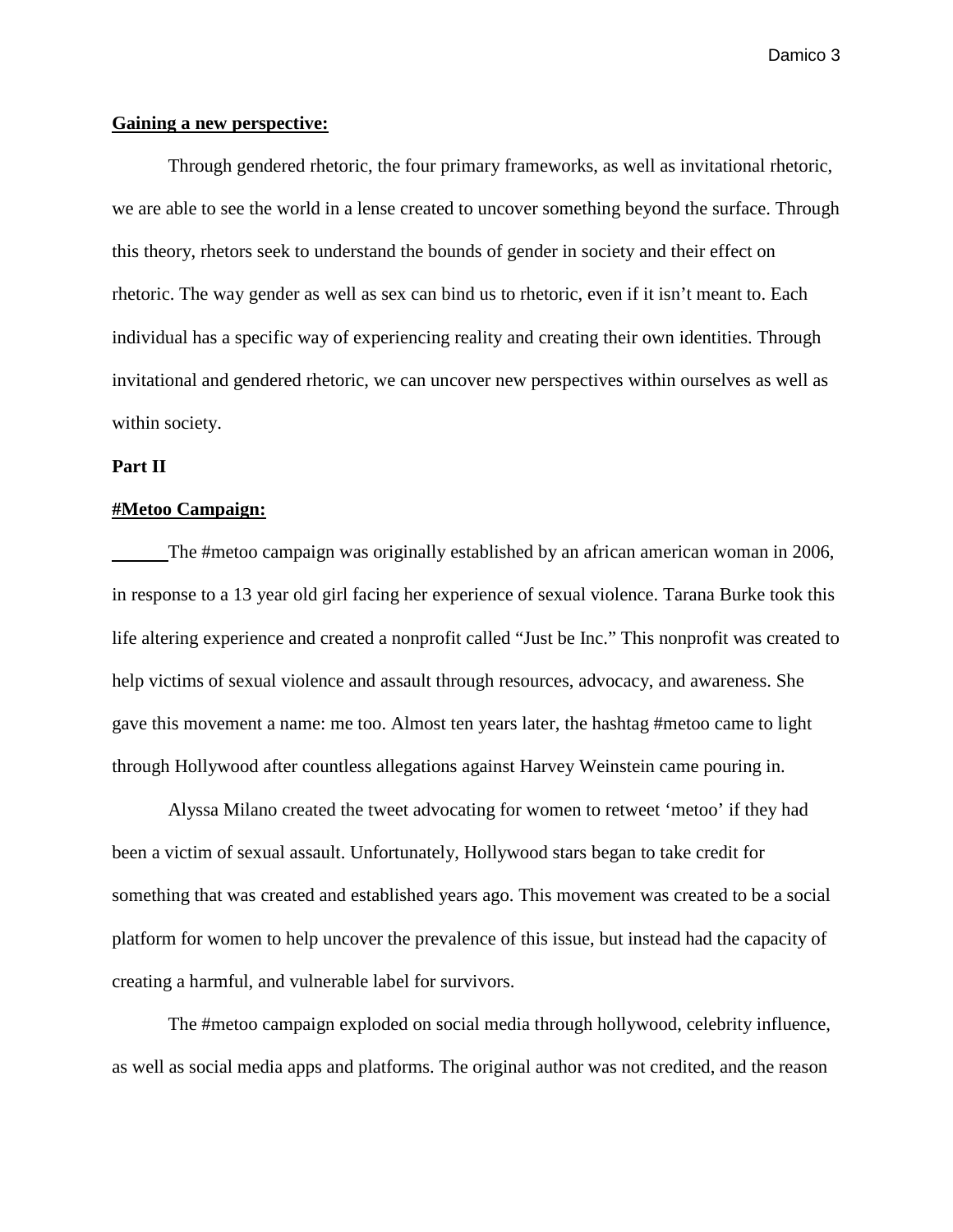for the movement wasn't explained or clarified. Through this hashtag campaign the original message was silenced and the message instead became a "trend" rather than a social movement. Burke told the news time and time again it's not about a viral campaign, it's about a movement. Tarana intended for this movement to reach young women of color facing these battles and who had survived these monstrous acts. Burke mentioned that the challenge is now taking it beyond a viral moment (Criss & Santiago, 2017).

Throughout this viral campaign there has been conflicts with intersectionality, the queer community, and men who have faced these issues. Women of color spoke out explaining that white women are picking and choosing when and how they would like to stand up for one another, while black women do not get the same magnitude of support for issues such as these (Bennett, 2017). April Reign, a digital media strategist states "Women of color are demanded to be silent and are erased" (Bennett, 2017). Once again, a movement created in equality, became a viral hashtag silencing those around us.

### **Part III**

#### **Linguistic Vulnerability:**

Judith Butler investigates that individuals are linguistic beings, "that we are formed in language and that formative power precedes and conditions any decision we might make about it" (Butler, 1997, p.2). I believe this means that language can cause a barrier over us, it can make or break our self concept, and has the potential to create harmful labels among us. Butler also states "We claim that language acts, and acts against us, and the claim we make is a further instance of language, one which seeks to arrest the force of the prior instance. We exercise the force of language even as we seek to counter its force, caught up in the bind that no act of censorship can undo" (Butler, 1997, p.1).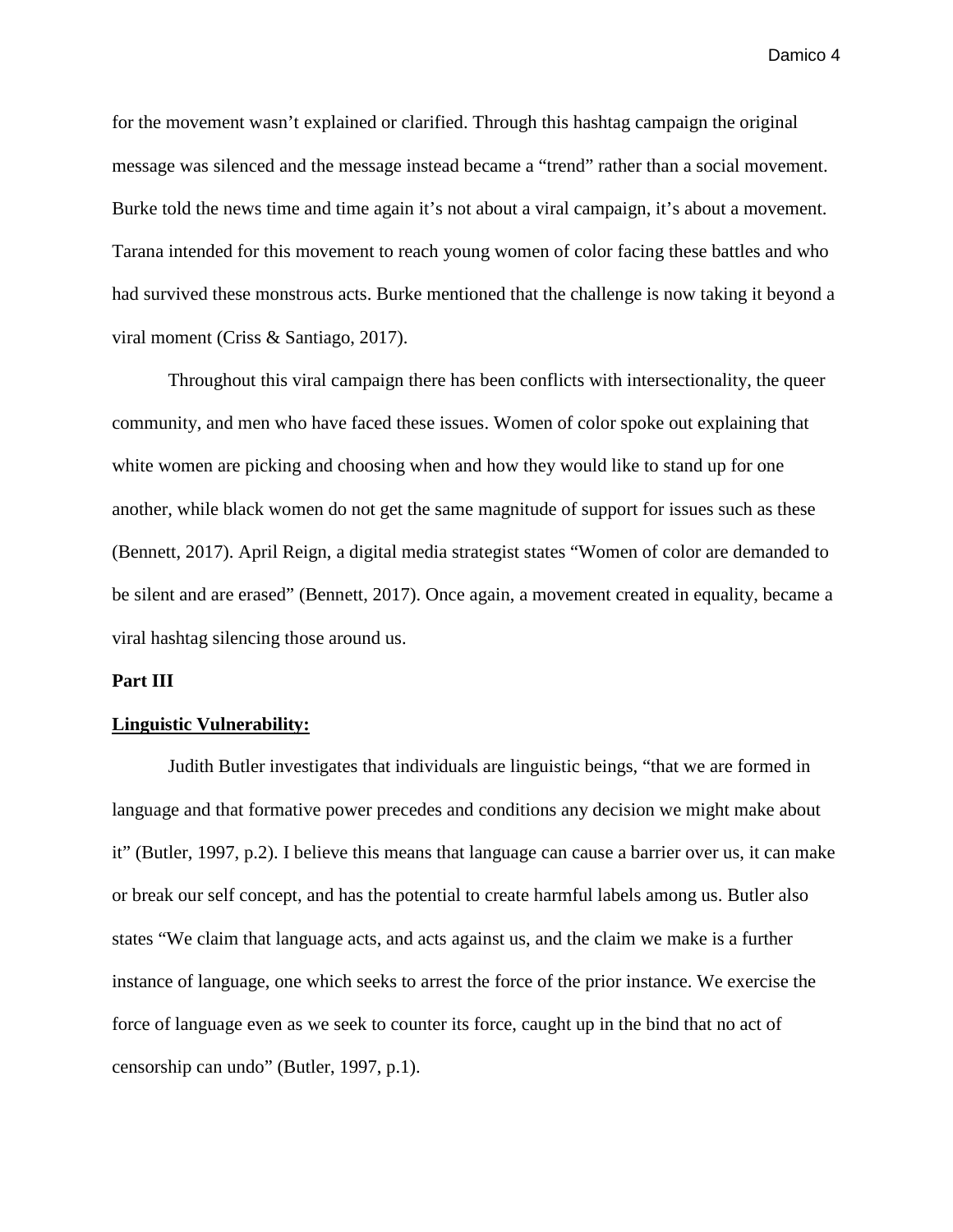The #metoo campaign was used and misused to represent the prevalence of sexual assault and violence around women. The hashtag 'me too' doesn't take back the "prior experience (i.e sexual assault, violence, and harassment)" as Butler mentions. This viral hashtag doesn't report the perpetrator, doesn't find justice in the monstrosity of the violence, and doesn't save the life behind the words 'me too'. We are using this phrase to raise awareness, but what about the life behind the hashtag and the experience that shaped this human being. "No act of censorship can undo" (Butler, 1997, p.1). Language can't undo the assault that took place. Language can't undo the the violence that survivors carry day to day. Language can't justify the prevalence of the problem or create a social movement.

#### **Masked Violence, Muted Voices:**

In the book, "*The Sexual Politics of Meat*" Carol Adams speaks about the silenced voices behind the violence within society. "Behind every meal is an absence, the death of an animal whose place the meat takes. With the word "meat" the truth about death is absent. This is not unlike feminists who find that issues of language imbricate women's oppression" (Adams, 1990, p.63).

Behind every #metoo, there is a life, a story, and an experience. We are boiling down a human experience, and possibly life altering story, down to a viral hashtag containing two words. Through this we are muting the survivor, and we are masking the violence that has taken place. As mentioned earlier, this movement was taken and altered in many forms. What was created to be an outlet and resource for women of color and sexual assault survivors, became a white feminist movement within Hollywood and social media. This campaign ended up muting and oppressing more voices than liberating them. It was an outlet for the privileged. It was an outlet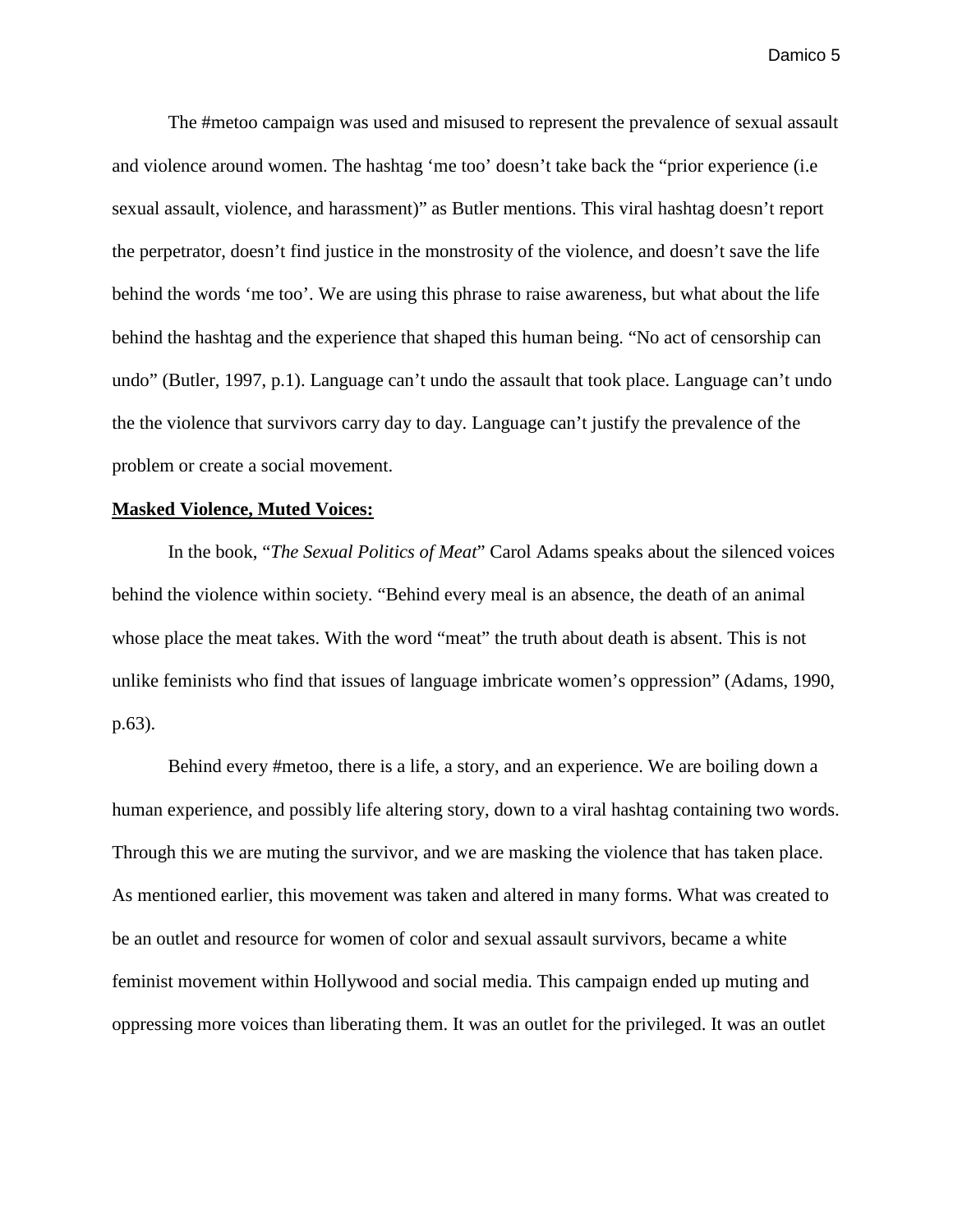forcing survivors to 'out' themselves. It was an outlet creating a vulnerable label for these women.

#### **Implications and Analysis:**

After looking at the four primary frameworks, gendered rhetoric, and invitational rhetoric, what is this viral hashtag communicating to survivors? In more ways than one, it is putting a harmful and vulnerable label on those survivors who have decided to out themselves. And what about the women, men, and queer communities who choose not to come forward? Which ends up muting their voices, and masking the violence they endured. Many people in society claimed this is #notmymovement. The #metoo campaign was a privilege to those who could speak out, who had support to speak out, and who wanted to 'out' themselves as survivors. Not everyone has the ability to do those things. Instead of creating prevalence and moving towards social change, this campaign was rooted in vulnerability and created a harmful label. As Tarana Burke mentioned earlier, we must move this viral hashtag into a social movement.

Diving into the four primary frameworks of gendered rhetoric, the #metoo campaign fails to utilize every framework.

- 1) Inclusion: The #metoo campaign was altered to be a white, privileged feminist movement which ended up excluding women of color, men, the queer community, and basically everyone who wasn't a white female with the privilege or desire to 'out' themselves as a survivor. If the campaign was meant to show the prevalence of sexual violence, then how can that be true without the stories of everyone?
- 2) Reconceptualization: Looking at the #metoo campaign, I found that the words '#metoo' fails to empower women, but instead, creates a vulnerable label and barrier upon them. Through reconceptualization, rhetors can analyze the distinction between men and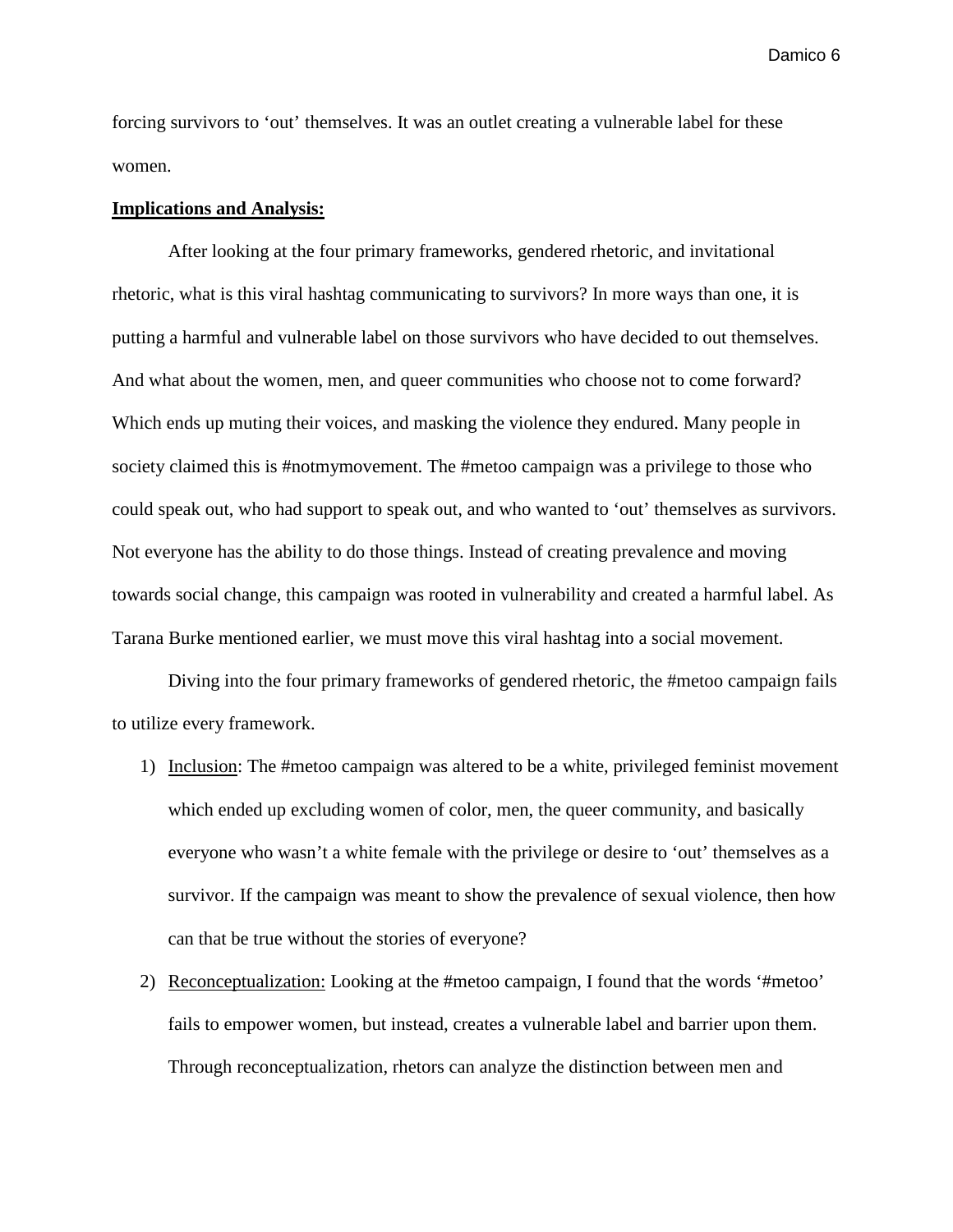women, as well as define clear lines between was is and isn't seen. With this viral hashtag, there is so much that isn't accounted for. Not only are the survivors experiences undervalued, but they also aren't heard or seen. These violent experiences are taken, morphed, and utilized in a viral social media platform. We are unable to make a distinction between their experiences and the two word hashtag.

- 3) Gender Diversity: This campaign fails to account for multiple groups in the community including the LGBTQ community, women of color, the male population, and anyone else who doesn't identify as a white privileged feminist. This social media campaign fails to identify the prevalence of the problem, as well as validify the experience of the survivor. This hashtag created muted voices, and masked violence.
- 4) Oppression and Liberation: Although intended to liberate women from the bounds of sexual assault, harassment, and violence, this movement created a barrier flooded with vulnerability and oppression for women. Survivors of sexual assault are unable to be liberated when this hashtag is creating a harmful label for them. It puts them in a vulnerable position with no course of action. Tarana Burke created this movement to be exactly that, a **movement.** She wanted to spark social change, not just tweet about it. Unfortunately, what was meant to be a liberation from the prevalence of sexual violence, was instead an oppression of vulnerability and privilege.

Throughout the #metoo viral hashtag campaign, the original message was lost and misconstrued. The movement became something unrecognizable, unable to reach social change. A label of vulnerability was created through this hashtag, and the movement was at a standstill. In the end, what exactly is this hashtag communicating to survivors, and how is this being viewed from a sexual assault, prevention, and awareness perspective? If we are excluding so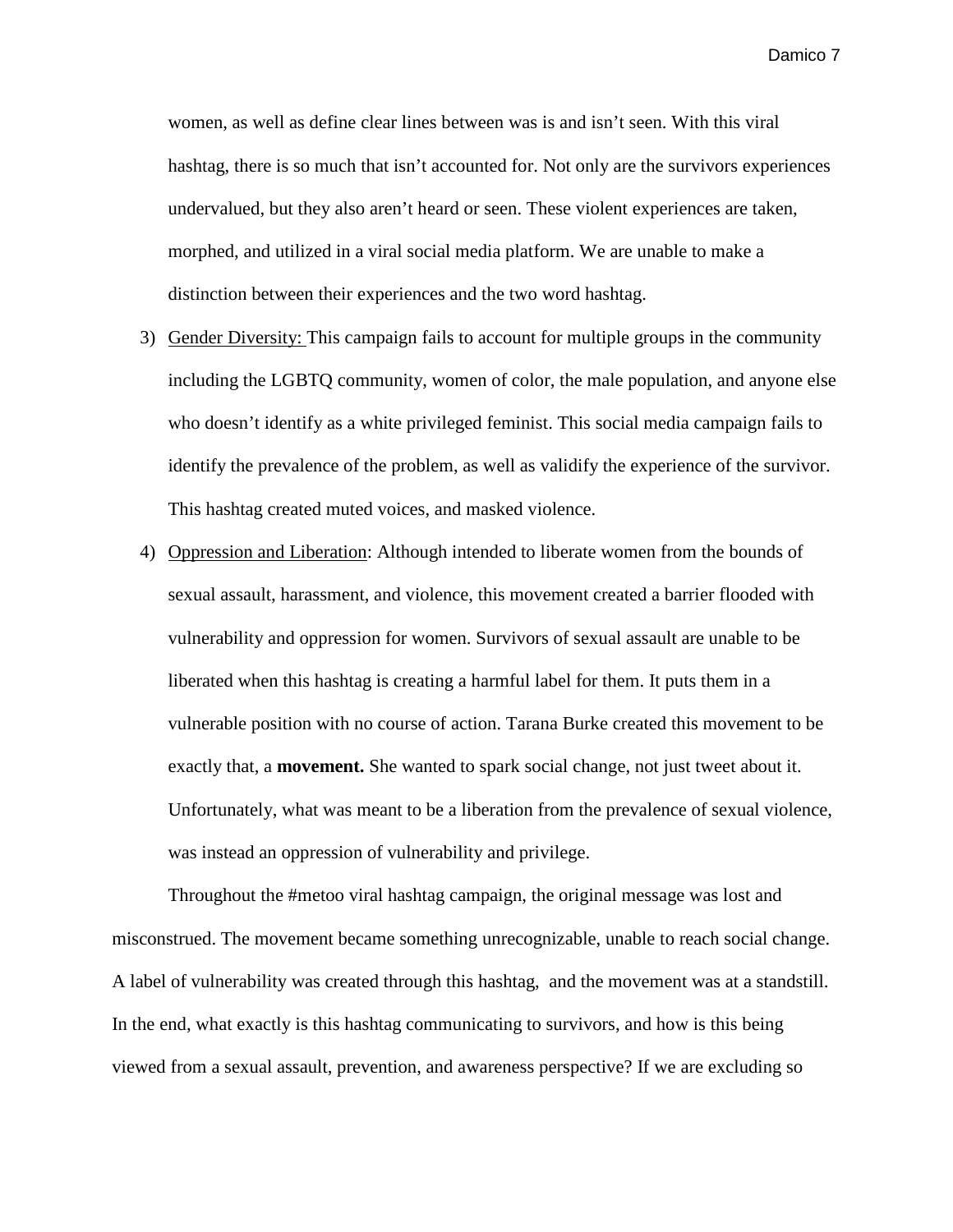many vital groups in the community, how are we truly addressing this problem. The hashtag is failing to meet the needs of the survivors, as well as failing to properly represent the individuals facing these battles. Save the human being behind the hashtag, not the tweet.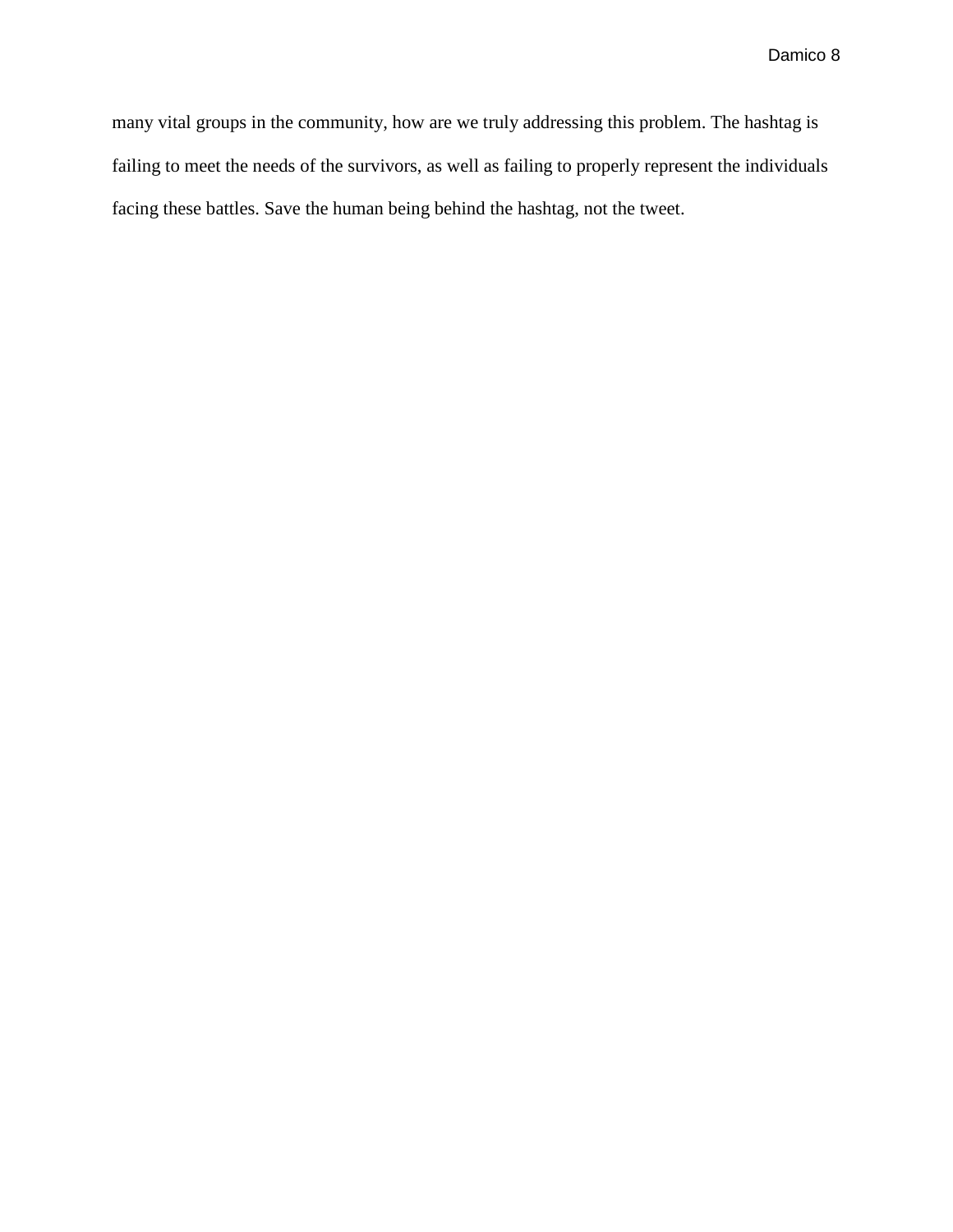#### Reference and Annotated Bibliography

Adams, C. J. (1990). *The sexual politics of meat* (pp. 63-82). New York, NY: Continuum.

In this particular section of Carol Adam's book, she speaks heavily about muted voices and masked violence. With this concept comes the idea of the "absence of death". We are unable to unveil or even recognize what the true meaning of the message is. That with language, comes death, absence, and silence of someone or something, somewhere. She goes onto explain how language upholds oppression as well as liberation for women. I looked at this concept through the lens of how survivors voices were silenced through this hashtag.

Bennett, J. (2017, November 30). The #MeToo moment. In *The New York Times*. Retrieved December 6, 2017.

Jessica Bennett describes the recent breaking news of sexual assault(s) throughout Hollywood. She speaks heavily about the allegations of each perpetrator, as well as each scandal that unfolds. This article took a closer look at Harvey Weinstein's allegations from start to finish and where the viral hashtag is headed. This article claimed that the hashtag was a vehicle used for survivors to share their stories. I took this article into account because although it was a vehicle used to shed light and prevalence on the issue as well as be a storyteller, two words don't get that message across. This article was meant to support the campaign, but in the wrong manner.

Borchers, T. (2006). *Rhetorical theory: An introduction* (pp. 43-50). Illinois: Waveland Press.

In Borchers chapter titled "Rhetoric as Persuasion", I looked particularly at the canon of arrangement. In the section of arrangement, Borchers describes arrangement as one of the most important components to a speech. Without proper order and construction of a speech, we can lose resonance and effectiveness. Borcher also emphasizes the importance of highlighting the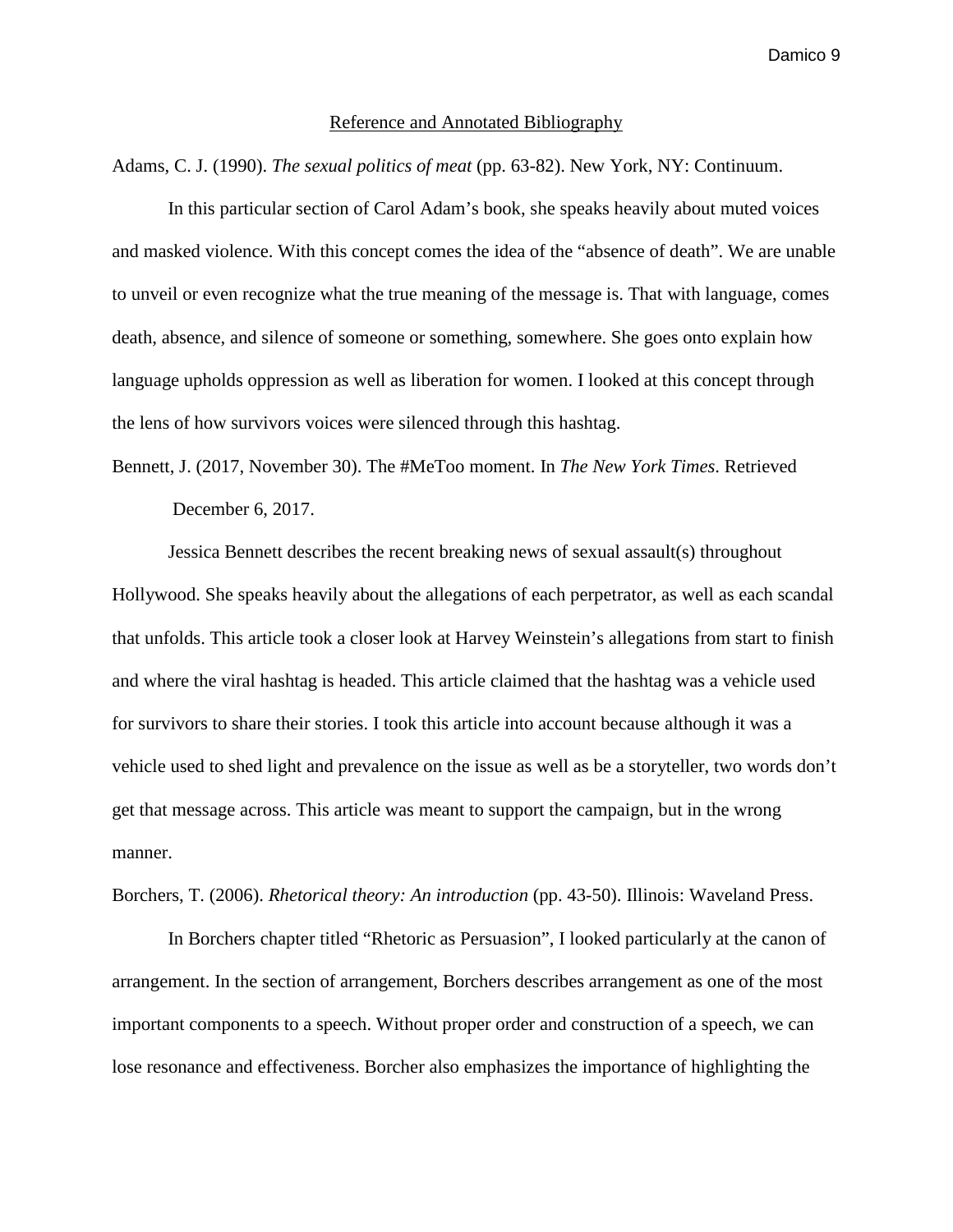main two components of a speech: the subject and the demonstration of it. Without properly demonstrating our subject, the evidence becomes useless and ineffective for the audience. Aristotle claims that "one who asserts, must prove", signifying that if we are going to make a statement and prove our argument, then we must have proper evidence as well as be able to demonstrate our argument. The arrangement, or structure and order to a speech, can make or break our argument. Order helps the audience follow along, it helps our messages resonate, and helps us to understand the importance of our speech.

Butler, J. (1997). *Excitable speech* (pp. 1-41). New York & London, NY: Routledge.

In Butler's description of linguistic vulnerability, she states the restraints and bounds that language has. Through society comes linguistic beings, and we are shaped, formed, and bound by language because of it. I looked specifically at this portion of her book because of the vulnerability the hashtag 'metoo' has. What meaning, value, and identity it holds for survivors and the intent behind the language. Although not intended to oppress, this linguistic choice and movement created a label within the survivor community. Butler identifies the restraints of language and the effect on humans as a while.

Foss, S. K., & Griffin, C. L. (1995). Beyond persuasion: A proposal for an invitational rhetoric. *Communications Monographs*, *62*(1), 2-18.

\*Primary work and cited within Borcher 2006.

Garcia, S. E. (2017, October 20). The woman who created #MeToo long before hashtags. In *The New York Times*. Retrieved December 6, 2017.

Garcia speaks heavily about where the #metoo campaign started, the founder, and the flaws that surfaced early on. She mentions the backlash Hollywood received from women of color, because this movement was taken from them and created into something completely